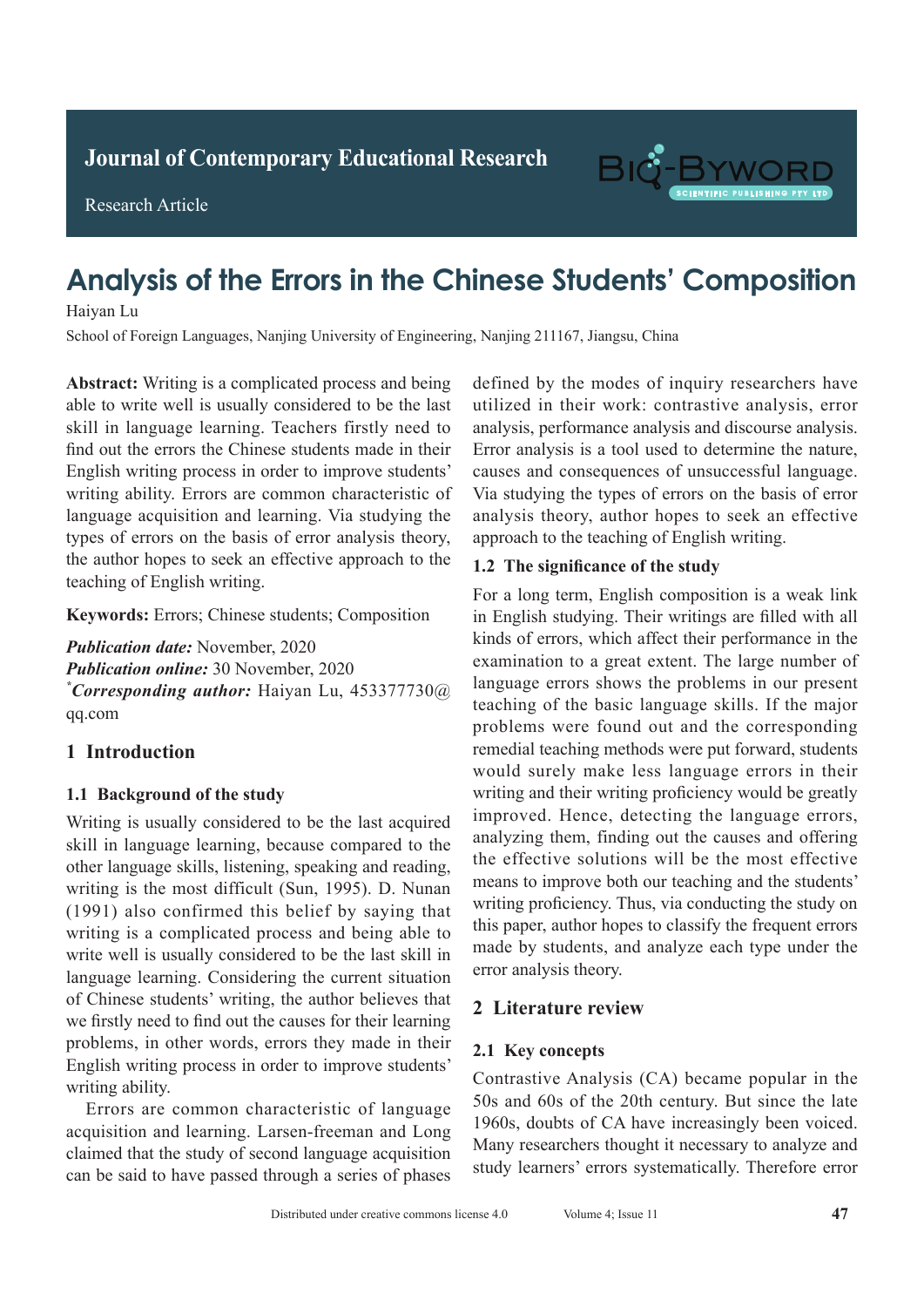analysis became popular instead of CA. Researchers such as Corder, Richards, and Dulay and Burt made quite a few contributions in this field.

## **2.1.1 Definition of error**

Different researchers view errors from different standpoints, each defining error from different level of the language. However, they all agree on one point that errors are deviations from a "selected norm" of language performance (Dulay et. al., P139). Besides, error study covers almost every aspect of the language, including phonology, morphology, syntax and pragmatics. For different purposes, researchers usually place different weight on the corresponding aspect. The present study just focuses on the common characteristic of linguistic errors shared by a group of non-English majors on the Chinese environment.

## **2.1.2 Definition of error analysis**

Longman Dictionary of Applied Linguistics defines errors analysis as "the study and analysis of the errors made by second and foreign language learners" (p. 96). According to Corder (1981: 16), who made the first arguments for the significance of learners' errors in 1967, error analysis is a type of bilingual comparison, a comparison between learners' inter-language and the target language. It is a methodology of describing L2 learners' language systems. Error analysis aims to 1) find out how well the learner knows the second language; 2) find out how the learner learns the second language; 3) obtain information on common difficulties in second language learning, as an aid in teaching or in the preparation of teaching materials; and 4) provide data from which inferences about the nature of the second language learning process can be made.

Error analysis is distinguished from contrastive analysis by its examination of errors attributable to all possible sources, not just those which result from the interference of the first language. Therefore, although error analysis and contrastive analysis are not mutually exclusive, the former can easily supersede the latter.

## **2.2 Procedures of error analysis**

Error analysis generally consists of three stages, namely, identification, description and explanation.

## **2.2.1 Steps to identify errors**

Errors of competence cannot be directly observed, and can only be inferred from errors of performance.

Corder (1977:276) provides a model, by which errors can be identified through three steps. The first step is identifying overt and covert errors. The second step is providing interpretations and constructing wellformed sentences in the target language. The third step is providing pairs of ill-formed or inappropriate sentences and reconstructed well-formed sentences in the target language for comparison.

## **2.2.2 The descriptions of errors**

The description of errors is largely a linguistic activity, involving a comparative process and a descriptive one. Comparative process is a bilingual comparison, in which pairs of sentences are compared in terms of a common set of categories and relations of the same formal model. As for descriptive process, errors can be described in three dimensions. According to the stages in which errors are made, Corder (1977: 270-272) identifies three stages, presystematic stage, systematic stage and postsystematic stage. According to the general nature of errors, there are four mathematical categories of errors: addition, omission, substitution and ordering. According to the levels of language, there are errors in phonology or orthography, lexicon, grammar, and discourse.

## **2.2.3 Explanation of errors**

The key to explanation lies in determining the sources of errors. In reality errors can be traced to various sources, linguistic, cognitive, affective and communicative. The major sources are inter-lingual transfer, intra-lingual transfer, transfer of training, communication strategies and cognitive and affective factors.

## **2.3 Previous studies on error analysis**

## **2.3.1 Studies on error analysis abroad**

Linguists began to study learners' errors intensely in 1940's. French (1949) provided a comprehensive account of common learner errors. Lee (1957) reported on an analysis of some 2,000 errors in the written work of Czechoslovakian learners (Ellis, 1994, P48). Telix (1981) and Pavesi (1986) conducted error analysis to compare the language produced by instructed and naturalistic learners. Bardovi-Harlig and Bofman (1989) wished to investigate differences between a group of learners who successfully passed the Indiana University Placement exam and a group who failed to do so by examining the nature of errors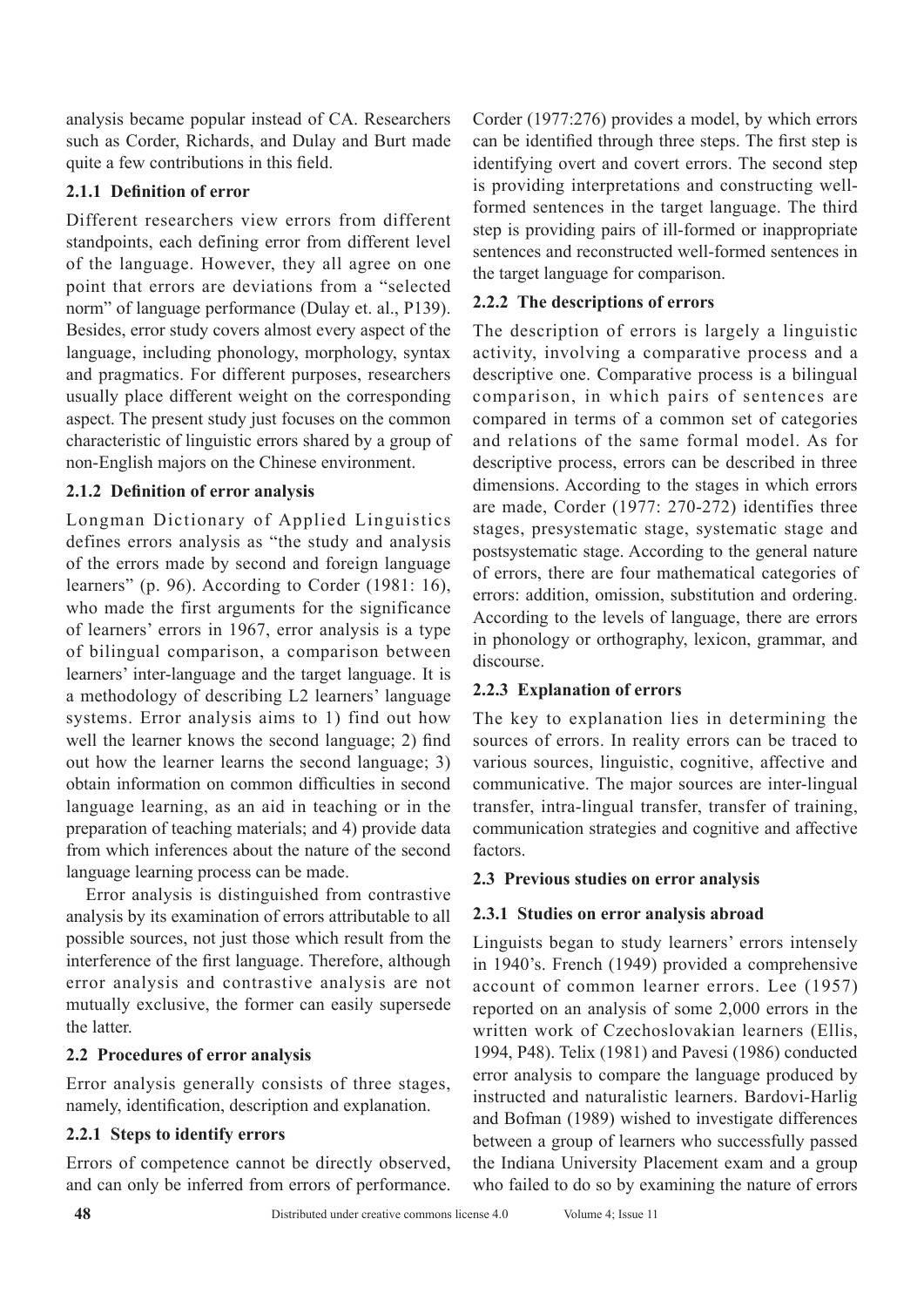committed in the two groups (Ellis, 1994).

#### **2.3.2 Studies on error analysis at home**

In recent years, Domestic linguists also found students' errors worthy of their attention and paid more and more to them. Aided by his graduates, Professor Yu Liming probed into students' writing errors to study language transfer in second language acquisition. Professor Wen Qiufang and Zhuang Yilin did researches to find advanced Chinese EFL learners could self-correct in their own inter-language system. Linguistic doctor, Wang Wenyu illustrated college students' writing process by studying their compositions. Gu Kai and Wang Tongshun (2004) obtained some positive achievements after students corrected their writings in a peer-review way. Such studies are but a drop in the sea on error analysis.

## **3 Description**

#### **3.1 Method of the study**

The study adopts the theories of error analysis to analyze the features and characteristics of the language use of a student's composition. According to the performance analysis which Corder (Corder, 1975: 207) suggests, this study follows the steps of error analysis, as follows: collection of a sample learner language, identification of errors, description of errors, explanation of errors and evaluation of

**Table 1.** Statistics on student's writing errors

errors.

#### **3.2 Procedures of the study**

First of all, the student's writing was corrected by two teachers. Then the writing was found errors according to different categories. Before correcting students' writings, categories of errors were set clear to two teachers so as to ensure the correction was objective. The major methodology in this study is qualitative analysis (error analysis), so finally, on the basis of the error analysis theory, errors in student's writing were identified, described, explained and evaluated. Upon students' writings being corrected, the amount of errors on each type was counted (and percentages of the total number calculated if necessary).

## **4 Results and analysis**

#### **4.1 Data presentation**

In this part, the main focus lies on finding out the main errors made by the student. The errors are classified into four levels: orthography errors, lexicon errors, grammar errors and discourse errors. In each level, an analysis is carried out through the statistical results of the occurrence and frequency of such errors. At last, based on the analysis, the frequent errors made by the student and the cause for such errors are found out and discussed. Overall statistics on the writing was made (see table 1).

| <b>Types of errors</b> | <b>Examples</b>                                                                                          | <b>Numbers of errors</b> | <b>Proportions of errors</b> |
|------------------------|----------------------------------------------------------------------------------------------------------|--------------------------|------------------------------|
| Orthography errors     | it is hard for people to see eye to eye.                                                                 | 4                        | 17%                          |
| Lexicon errors         | In addition to, some people think English is superior<br>than Chinese.                                   |                          | 52%                          |
| Grammar errors         | English do help us read English original works, but<br>Chinese helps us learn a true China.              |                          | 17%                          |
| Discourse errors       | In me opinion, though English is for great significance,<br>but English is after all a foreign language. |                          | 13%                          |

## **4.1.1 Orthography errors**

Errors at this level mainly involve misspelling, errors of capitalization and punctuation. Examples:

(1) In China, English is took to be a foreigh language which many student choosed to learn.

(2) it is hard for people to see eye to eye.

In the first sentence, "foreigh" is misspelled and the correct form should be "foreign". In the second sentence, "it" should be capitalized.

## **4.1.2 Lexicon errors**

Lexicon errors in this study mainly refers to the

semantic or "conceptual" errors in lexis where the subjects used forms that exist in the TL but these forms didn't represent the meanings they wish to express. Lexicon errors mainly involve two types: namely errors in word choices and those in collocations. Examples:

(3) English is a internationaly language which becomes importantly for modern world.

(4) In addition to, some people think English is superior than Chinese.

These two sentences contain the errors of word choice. Sentence 3) contains the error of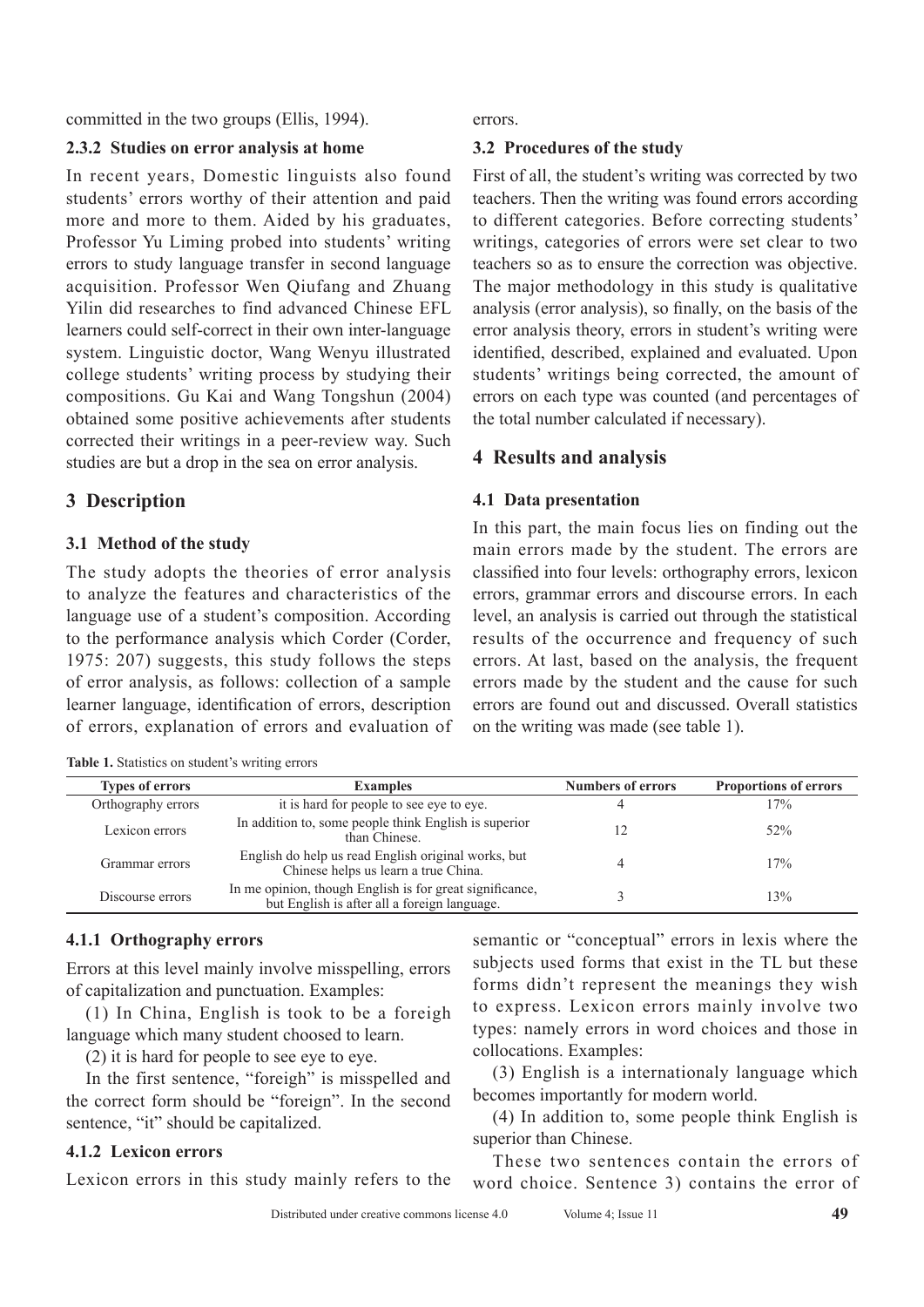part of speech. Actually it should be English is an international language which becomes important for modern world. The suitable word in sentence 4) should be In addition, some people think English is superior to Chinese.

#### **4.1.3 Grammar errors**

Grammar has traditionally been discussed in terms of morphology and syntax, the former handling word structure, and the latter handling structures larger than the word. In this paper, morphological errors include morphological markers of plurality, third- person singular, etc. Syntactic errors include errors of phrase, clause, sentence and ultimately paragraphs. For instance, misordering sentence, dangling modifier, wrong sentence patterns, wrong verb tense, etc. Examples:

(5) English do help us read English original works, but Chinese helps us learn a true China.

(6) Learning a country's culture, especial its classic culture, the first thing is learn its language.

Sentence 5) contains morphological error of thirdperson singular. The correct form of "do" should be "does". There is a dangling modifier in sentences 6): the subject of the main clause (the first thing) and the logical subject of the present participle phrase (we) are not in agreement. The better way of composing the sentence would be Learning a country's culture, especially its classic culture, we should first learn its language.

#### **4.1.4 Discourse errors**

Discourse errors involve problems in the organization of information into a coherent text (Ellis, 1994). We can conclude that, unlike grammatical choices, there is no "right" or "wrong" structure in discourse. In

|  | <b>Table 2.</b> Lexicon errors |  |
|--|--------------------------------|--|
|  |                                |  |

this sense, "infelicity" is more acceptable rather than errors. When it comes to discourse, coherence comes first to handle. Therefore infelicity on coherence in students' writings will be analyzed. Examples:

(7) In me opinion, though English is for great significance, but English is after all a foreign language.

(8) Only by characters Chinese literature can send off its brilliance.

Sentence 7) belongs to conjunctive error. The correct form of the sentence should be In my opinion, though English is for great significance, English is after all a foreign language. Sentence 8) contains error of wrong sentence structure. The correct sentence should be Only by characters can Chinese literature send off its brilliance.

#### **4.2 Data Analysis**

#### **4.2.1 Analysis of lexicon errors**

Table 1 clearly indicates that lexicon errors are most noticeable, which account for more than 50% of the total. This finding has just coincided with most findings on the errors of EFL learner's writings (Grauberg, 1971: Meara,1984;Calvez, 2000).Wen Qiufang (1999) also found that lexis has more direct effect on writing compared with the other levels of language.

Doing correct spelling seems hard for Chinese college students, though they spend much time in memorizing new words, they still make many errors when they are writing compositions, letters, or other kinds of practical writings. Apparently, there are four types of lexicon errors, article, part of speech, passive voice, and collocation. You will see them in Table 2.

| <b>Types</b>   | <b>Numbers</b> | <b>Proportions</b> |
|----------------|----------------|--------------------|
| Article        |                | 16.7%              |
| Part of speech |                | 33.3%              |
| Passive voice  |                | 16.7%              |
| Collocation    |                | 33.3%              |

#### **4.2.2 Analysis of the causes of students' lexical errors**

An analysis of the lexical errors found in the sample composition suggests that much of the wrong choice of words is caused by the interference of their mother tongue. This has been proved by some previous studies. In the research findings of Zughoul (1991), more than 73 percent of the 691 English lexical errors

found in the written texts of 128 university ESL students can be traced to the interference from L1 and that lexical errors due to L1 interference often appear in the form of incorrect word choice. In addition, some students' depending too much on dictionaries and taking it for granted that bilingual dictionaries offer exact equivalents in meaning may be another